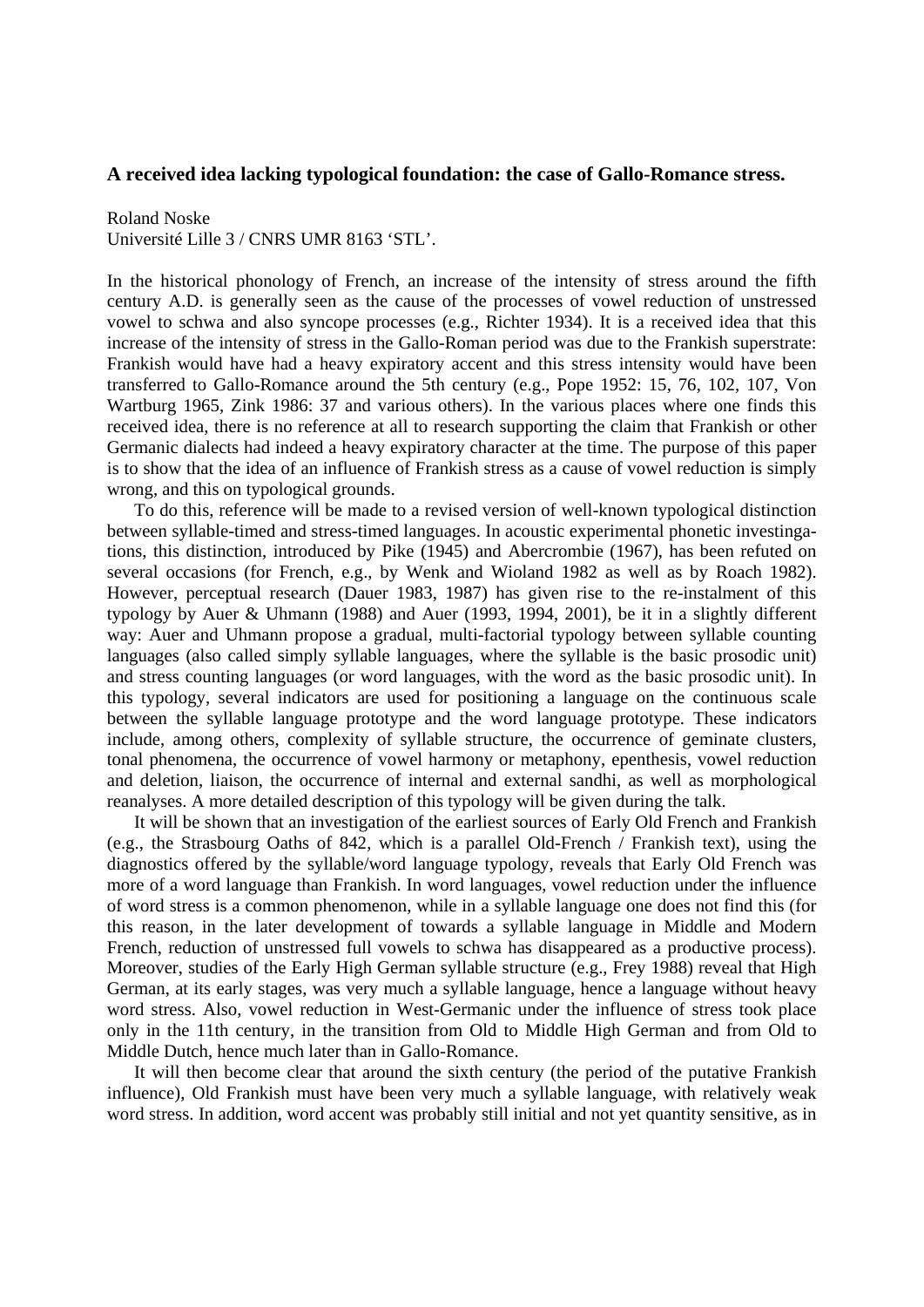present day West-Germanic. Hence, if Frankish had indeed imposed its stress characteristics onto Gallo-Romance, stress would not have intensified and, in addition, word stress would have become initial (which was not the case).

 One is thus forced to conclude that the intensive expiratory stress of Gallo-Roman cannot have had a Germanic source. Rather, it must have been an independent development.

 In this talk yet other factors, involving segmental processes will be presented that confirm that in the 1st millennium, French was more of a word language than Frankish.

 The evolution from late Old French to Modern French can be described as the final stage of the well-known pendular movement (see, e.g., Jacobs 1992), i.e. as an evolution from a word language towards a syllable language. By contrast, in the same period, the character of (continental) West-Germanic has evolved in the reverse direction, i.e., from that of a syllable language to that of a word language. It seems that scholars like Pope and others were unaware of this latter change and have bluntly assumed that the character of the West-Germanic dialects of the 19th and 20th centuries with respect to syllable structure and stress (with Dutch and German being clearly word languages with heavy word stress) was identical to that of the 5th century, so that it would offer an explanation for the increase in Gallo-Romance word stress.

 The moral of this all is that, before one wishes to invoke language contact in order to explain language change, one should carefully study the history of *all* the languages involved.

## References:

Abercrombie, David. 1967. *Elements of General Phonetics*. Edinburgh: University Press.

- Auer, Peter, 1993. *Is a rhythm-based typology possible?* = KontRI Arbeitspapier Nr. 21, Universität Konstanz.
- Auer, Peter, 1994. "Einige Argumente gegen die Silbe als universale prosodische Hauptkatergorie", in: Ramers, Karl Heinz et al. (eds.), *Universale phonologische Strukturen und Prozesse.* Tübingen: Niemeyer, 55-78.
- Auer, Peter. 2001. "Silben- und akzentzählende Sprachen", in: Haspelmath, Martin, Ekkehard König, Wulf Oesterreicher & Wolfgang Raible (eds.). *Language Typology and Language Universals. An International Handbook.* Berlin: De Gruyter, 1391-1399.
- Auer, Peter & Susanne Uhmann. 1988. "Silben- und Akzentzählende Sprachen". *Zeitschrift für Sprachwissenschaft* 7/2: 214-59.
- Dauer, Rebecca. 1983. "Stress and syllable-timing reanalysed." *Journal of Phonetics* 11, 51-62.
- Dauer, Rebecca. 1987. "Phonetic and phonological components of language rhythm". *Proceedings of the XIth International Congress of Phonetic Sciences.* Vol. 5. Tallinn: Academy of Sciences of the Estonian S.S.R., 447-450.
- Frey, Evelyn. 1988. Wortteilung und Silbenstruktur im Althochdeutschen. Munich: CD Copy & Druck.
- Jacobs, Haike, 1992. "The interaction between the evolution of syllable structure and foot structure in the historical phonology of French", in Terrel, Morgan & Christiane Laueffer (eds.), *Theoretical Analyses in Romance Linguistics*. Amsterdam: John Benjamins, 55-79.
- Pike, Kenneth. 1945. *The Intonation of American English*. Ann Arbor: University of Michigan Press.
- Pope, Mildred. 1952. *From Latin to Modern French.* 2nd revised edition (1st edition 1934). Manchester: Manchester University Press.
- Richter, Elise. 1934. *Beiträge zur Geschichte der Romanischen. I. Chronologische Phonetik des französischen bis zum Ende des 8. Jahrhunderts.* Halle (Saale): Niemeyer.
- Roach, Peter. 1982. "On the distinction between 'stress-timed' and 'syllable-timed' languages.",